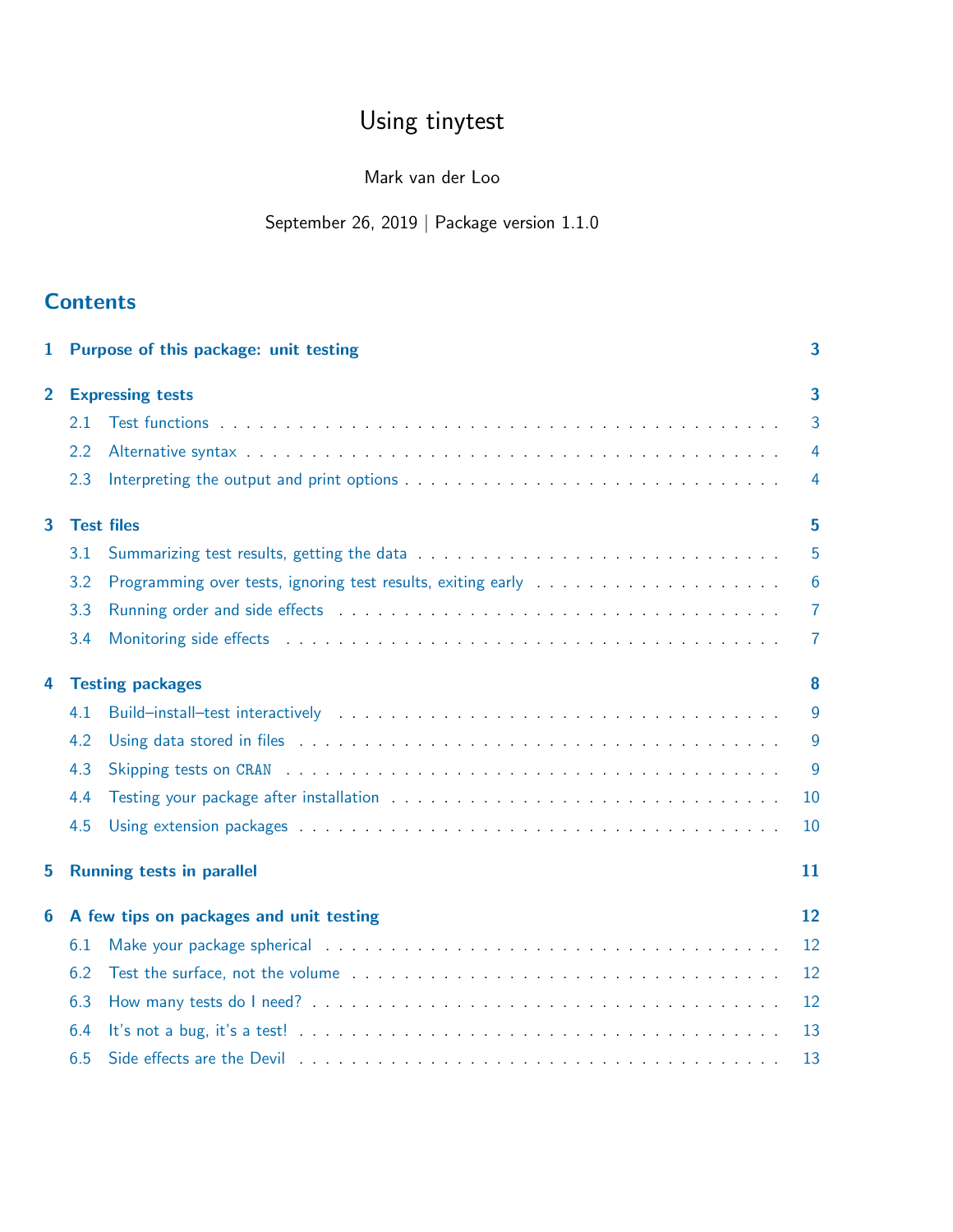# Reading guide

Readers of this document are expected to know how to write R functions and have a basic understanding of a package source directory structure.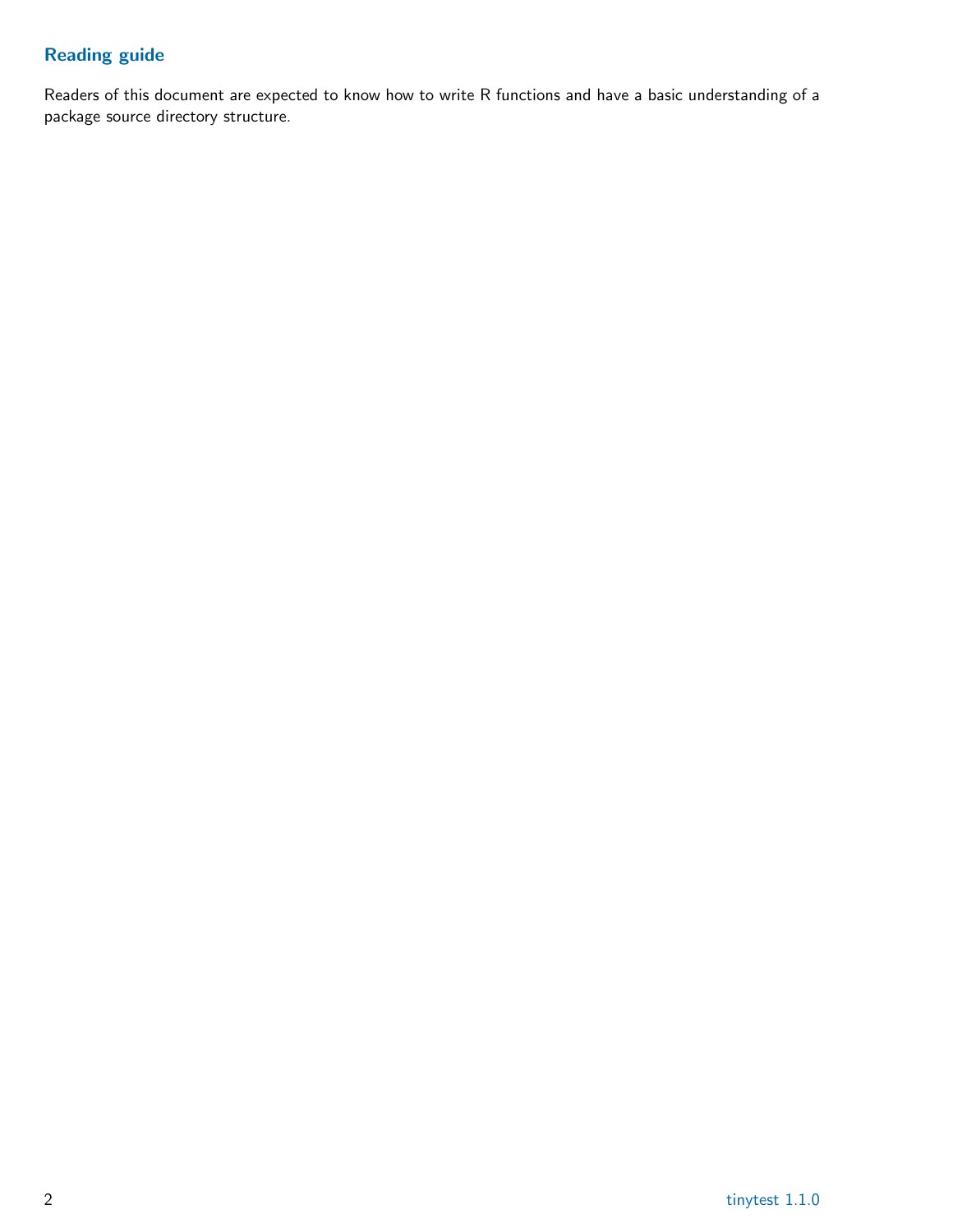# <span id="page-2-0"></span>1 Purpose of this package: unit testing

The purpose of *unit testing* is to check whether a function gives the output you expect, when it is provided with certain input. So unit testing is all about comparing *desired* outputs with *realized* outputs. The purpose of this package is to facilitate writing, executing and analyzing unit tests.

## <span id="page-2-1"></span>2 Expressing tests

Suppose we define a function translating pounds (lbs) to kilograms inaccurately.

```
R> lbs2kg \leftarrow function(x){
      if ( x < 0 ){
        stop(sprintf("Expected nonnegative weight, got %g",x))
      }
      x/2.20
    }
```
We like to check a few things before we trust it.

```
R> library(tinytest)
R> expect_equal(lbs2kg(1), 1/2.2046)
----- FAILED[data]: <-->
 call | expect_equal(lbs2kg(1), 1/2.2046)
 diff| Expected 0.45359702440352, got 0.454545454545455
R> expect_error(lbs2kg(-3))
```
----- PASSED : <-->

call | expect\_error(lbs2kg(-3))

The value of an expect\_\* function is a logical, with some attributes that record differences, if there are any. These attributes are used to pretty-print the results.

```
R > isTRUE( expect_true(2 == 1 + 1) )
[1] TRUE
```
#### <span id="page-2-2"></span>2.1 Test functions

Currently, the following expectations are implemented.

| <b>Function</b>                    | what it expects                         |
|------------------------------------|-----------------------------------------|
| expect_equal(current, target)      | equality (using all.equal)              |
| expect_equivalent(current, target) | equality, ignoring attributes           |
| expect_identical(current, target)  | equality, (using, identical)            |
| expect_true(current)               | current evaluates to TRUE               |
| expect_false(current)              | current evaluates to FALSE              |
| expect_null(current)               | current evaluates to NULL               |
| expect_error(current, pattern)     | error message matching pattern          |
| expect_warning(current, pattern)   | warning message matching pattern        |
| expect_message(current, pattern)   | message matching pattern                |
| expect_silent(current, pattern)    | expect no warnings or errors (just run) |

Here, target is the intended outcome and current is the observed outcome. Also, pattern is interpreted as a regular expression.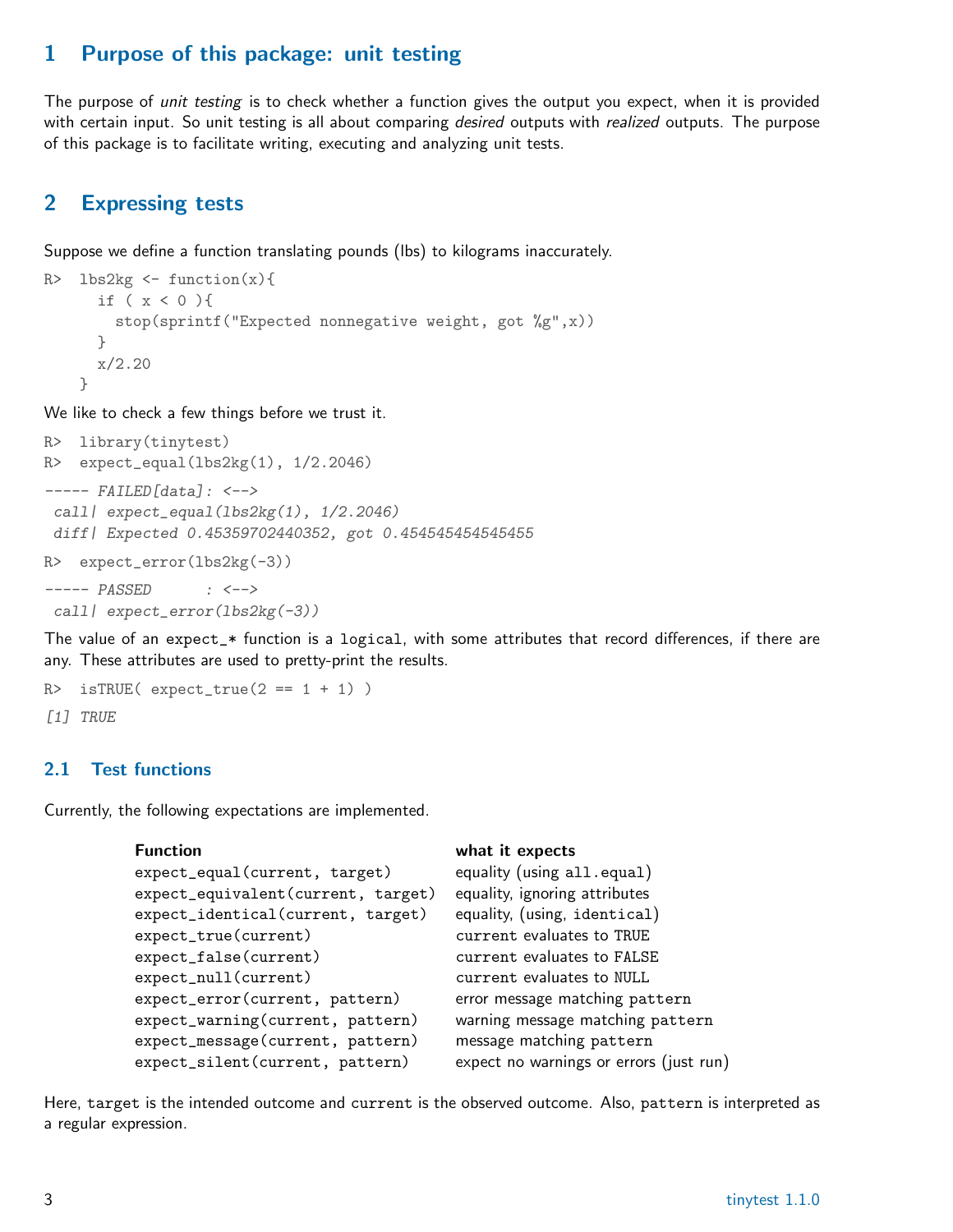```
R> expect_error(lbs2kg(-3), pattern="nonnegative")
----- PASSED : <-->
 call | expect_error(lbs2kg(-3), pattern = "nonnegative")
R> expect_error(lbs2kg(-3), pattern="foo")
----- FAILED[xcpt]: <-->
 call \exp{\text{ect\_error}}(\text{ls2kg}(-3)), pattern = "foo")
 diff | The error message:
 diff| 'Expected nonnegative weight, got -3'
 diff | does not match pattern 'foo'
```
#### <span id="page-3-0"></span>2.2 Alternative syntax

The syntax of the test functions should be familiar to users of the testthat package[\[1\]](#page-14-0). In test files only, you can use equivalent functions in the style of RUnit[\[2\]](#page-14-1). To be precise, for each function of the form expect\_lol there is a function of the form checkLol.

#### <span id="page-3-1"></span>2.3 Interpreting the output and print options

Let's have a look at an example again.

```
R> expect_false( 1 + 1 == 2, info="My personal message to the tester" )
----- FAILED[data]: <-->
 call | expect_false(1 + 1 == 2, info = "My personal message to the tester")
 diff | Expected FALSE, got TRUE
 info| My personal message to the tester
```
The output of these functions is pretty self-explanatory, nevertheless we see that the output of these expectfunctions consist of

- The result: FAILED, PASSED or SIDEFX. The latter only occurs when side effects are monitored (see §[3.4\)](#page-6-1)
- The type of failure (if any) between square brackets. Current options are as follows.
	- [data] there are differences between observed and expected values.
	- [attr] there are differences between observed and expected attributes, such as column names.
	- [xcpt] an exception (warning, error) was expected but not observed.

When side effects are monitored, and the result is SIDEFX, a side effect was observed. The type of side effect is reported between square brackets.

- [envv] An environmental variable was created, changed, or deleted.
- [wdir] The working directory has changed.
- [file] A file operation occurred in the test directory or one of its subdirectories.
- When relevant (see  $\S$ [3\)](#page-4-0), the location of the test file and the relevant line numbers.
- The test call.
- When relevant, a summary of the differences between observed and expected values or attributes, or a summary of the observed side effect.
- When present, a user-defined information message.

The result of an expect\_ function is a tinytest object. You can print them in long format (default) or in short, one-line format like so.

```
print(expect_equal(1+1, 3), type="short")
```
 $FAILED[data]: \leftarrow-> \text{expect\_equal}(1 + 1, 3)$ 

Functions that run multiple tests return an object of class tinytests (notice the plural). Since there may be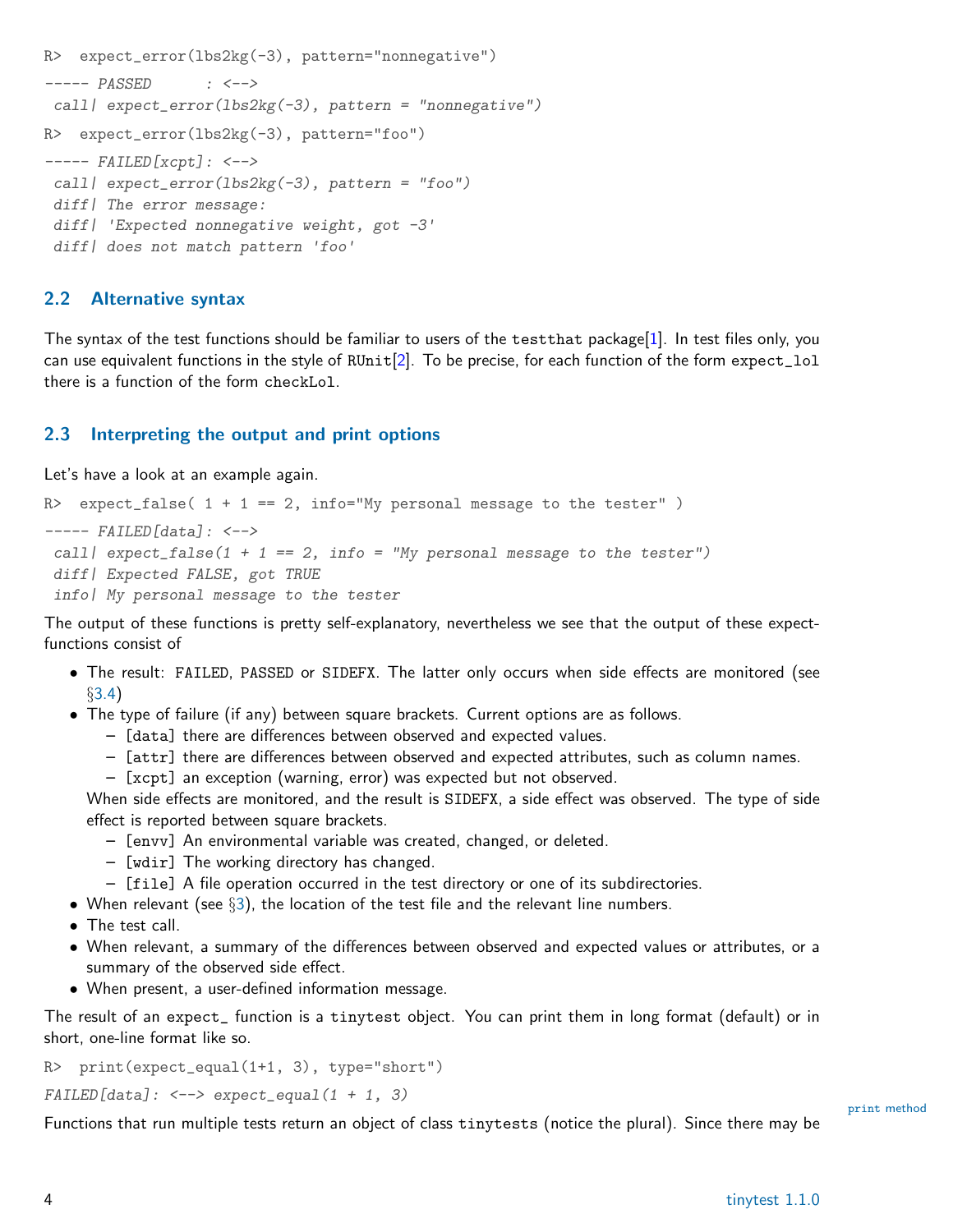a lot of test results, tinytest tries to be smart about printing them. The user has ultimate control over this behaviour. See ?print.tinytests for a full specification of the options.

### <span id="page-4-0"></span>3 Test files

In tinytest, tests are scripts, interspersed with statements that perform checks. An example test file in tinytest can look like this.

```
# contents of test_addOne.R
addOne \leq function(x) x + 2expect_true(addOne(0) > 0)
hihi \leftarrow 1
expect_equal(addOne(hihi), 2)
```
A particular file can be run using run  $\mathcal{A}$  is a set of the control of the control of the control of the control of the control of the control of the control of the control of the control of the control of the control

```
R> run_test_file("test_addOne.R", verbose=0)
----- FAILED[data]: test_addOne.R<8--8>
 call | expect_equal(addOne(hihi), 2)
 diff| Expected 2, got 3
```
Showing 1 out of 2 results: 1 fails, 1 passes

We use verbose=0 to avoid cluttering the output in this vignette. By default, verbosity is turned on, and a counter is shown while tests are run. The counter is colorized on terminals supporting ANSI color extensions. If you are uncomfortable reading these colors or prefer colorless output, use color=FALSE or set options(tt.pr.color=FALSE).

The numbers between  $\leftarrow$  indicate at what lines in the file the failing test can be found. By default only failing tests are printed. You can store the output and print all of them.

```
R> test_results <- run_test_file("test_addOne.R", verbose=0)
R> print(test_results, passes=TRUE)
----- PASSED : test_addOne.R<5--5>
 call | expect_true(addOne(0) > 0)
 ----- FAILED[data]: test_addOne.R<8--8>
 call | expect_equal(addOne(hihi), 2)
 diff| Expected 2, got 3
Or you can set
```
R> options(tt.pr.passes=TRUE)

to print all results during the active R session.

To run all test files in a certain directory, we can use run test of the state of the state of the state of the state of the state of the state of the state of the state of the state of the state of the state of the state

R> run\_test\_dir("/path/to/your/test/directory")

By default, this will run all files of which the name starts with test\_, but this is customizable.

#### <span id="page-4-1"></span>3.1 Summarizing test results, getting the data

To create some results, run the tests in this package.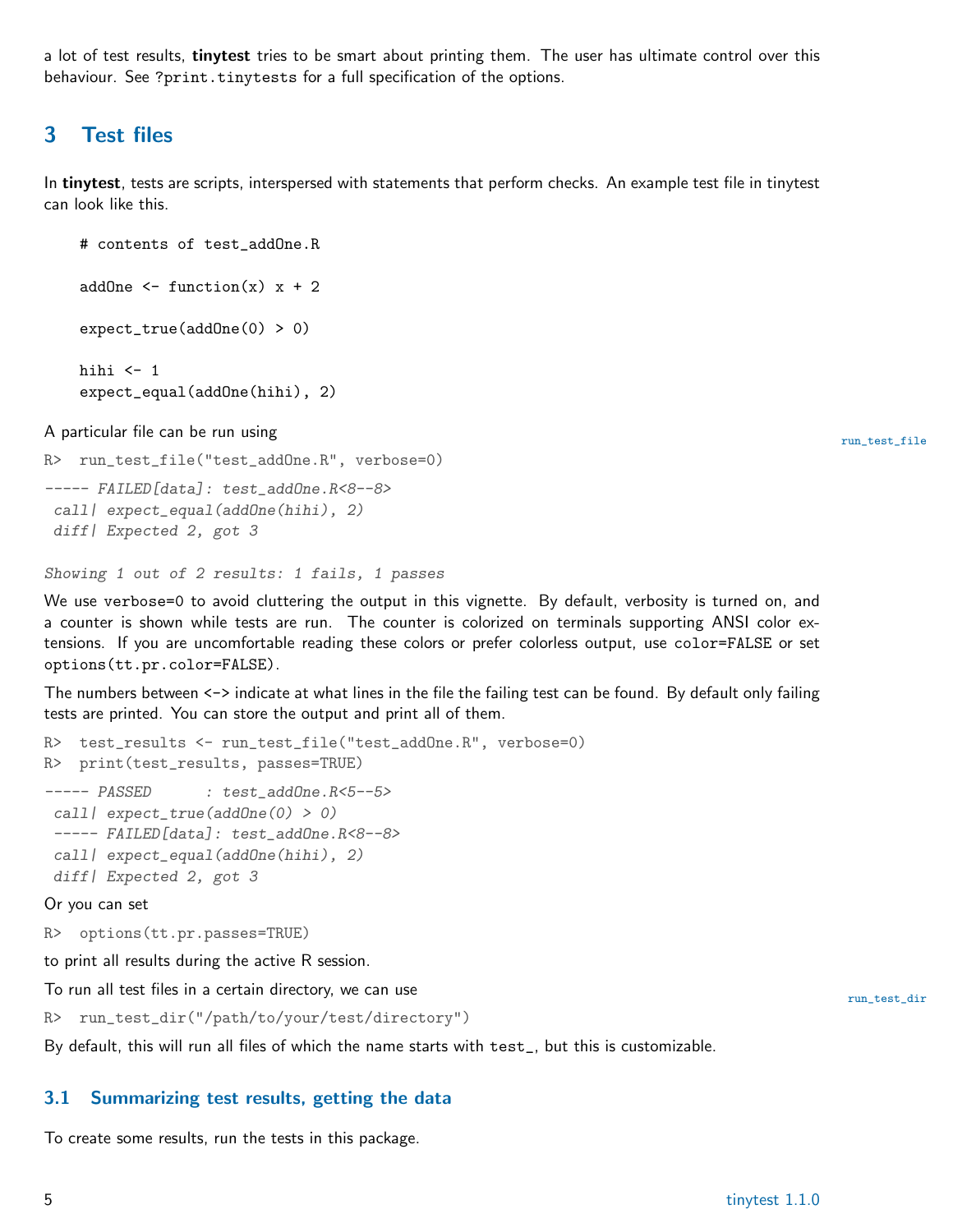R> out <- run\_test\_dir(system.file("tinytest", package="tinytest") , verbose=0)

The results can be turned into data using as.data.frame.

R> head(as.data.frame(out), 3)

|   | result |                                                                        |                 |     |  |  | call diff short |
|---|--------|------------------------------------------------------------------------|-----------------|-----|--|--|-----------------|
| 1 | TRUE   | expect_true(ignore(checkTrue)(TRUE)) <na> <na></na></na>               |                 |     |  |  |                 |
| 2 | TRUE   | expect_true(ignore(checkFalse)(FALSE)) <na> <na></na></na>             |                 |     |  |  |                 |
| 3 |        | TRUE expect_true(ignore(checkEqual) $(1 + 1, 2)$ ) <na> <na></na></na> |                 |     |  |  |                 |
|   |        |                                                                        | file first last |     |  |  |                 |
|   |        | 1 test_RUnit_style.R                                                   | 4               | 4   |  |  |                 |
|   |        | 2 test_RUnit_style.R                                                   | 5               | - 5 |  |  |                 |
|   |        | 3 test_RUnit_style.R                                                   | 6               | 6   |  |  |                 |
|   |        |                                                                        |                 |     |  |  |                 |

The last two columns indicate the line numbers where the test was defined.

A 'summary' of the output gives a table with passes and fails per file.

```
R> summary(out)
```

| <i>File</i>             | Results fails passes |    |
|-------------------------|----------------------|----|
| test_RUnit_style.R      | Ь                    | 5  |
| $test\_env_A.R$         | 2                    | 2  |
| $test\_env_B.R$         | 6                    | 6  |
| test_extensibility.R    | 1                    | 1  |
| test_file.R             | 19                   | 19 |
| $test\_gh\_issue\_17.R$ | 2                    | 2  |
| $test\_gh\_issue\_32.R$ | 3.                   | 3. |
| $test\_init.R$          | 1                    | 1  |
| $test\_tiny.R$          | 50                   | 50 |
| $test\_utils.R$         | 1                    |    |
| Total                   | 90                   |    |
|                         |                      |    |

#### <span id="page-5-0"></span>3.2 Programming over tests, ignoring test results, exiting early

Test scripts are just R scripts interspersed with tests. The test runners make sure that all test results are caught, unless you tell them not to. For example, since the result of a test is a logical you can use them as a condition.

```
R> if ( expect\_equal(1 + 1, 2) ){
        expect_true( 2 > 0)
    }
```
Here, the second test (expect\_true(2 > 0)) is only executed if the first test results in TRUE. In any case the result of the first test will be caught in the test output, when this is run with run\_test\_file run\_test\_dir, test\_all, build\_install\_test or through R CMD check using test\_package.

If you want to perform the test, but not record the test result you can do the following (note the placement of ignore the brackets).

```
R> if ( ignore(expect_equal)(1+1, 2) ){
     expect_true(2>0)
   }
----- PASSED : <-->
 call| expect_true(2 > 0)
```
Other cases where this may be useful is to perform tests in a loop, e.g. when there is a systematic set of cases

as.data.frame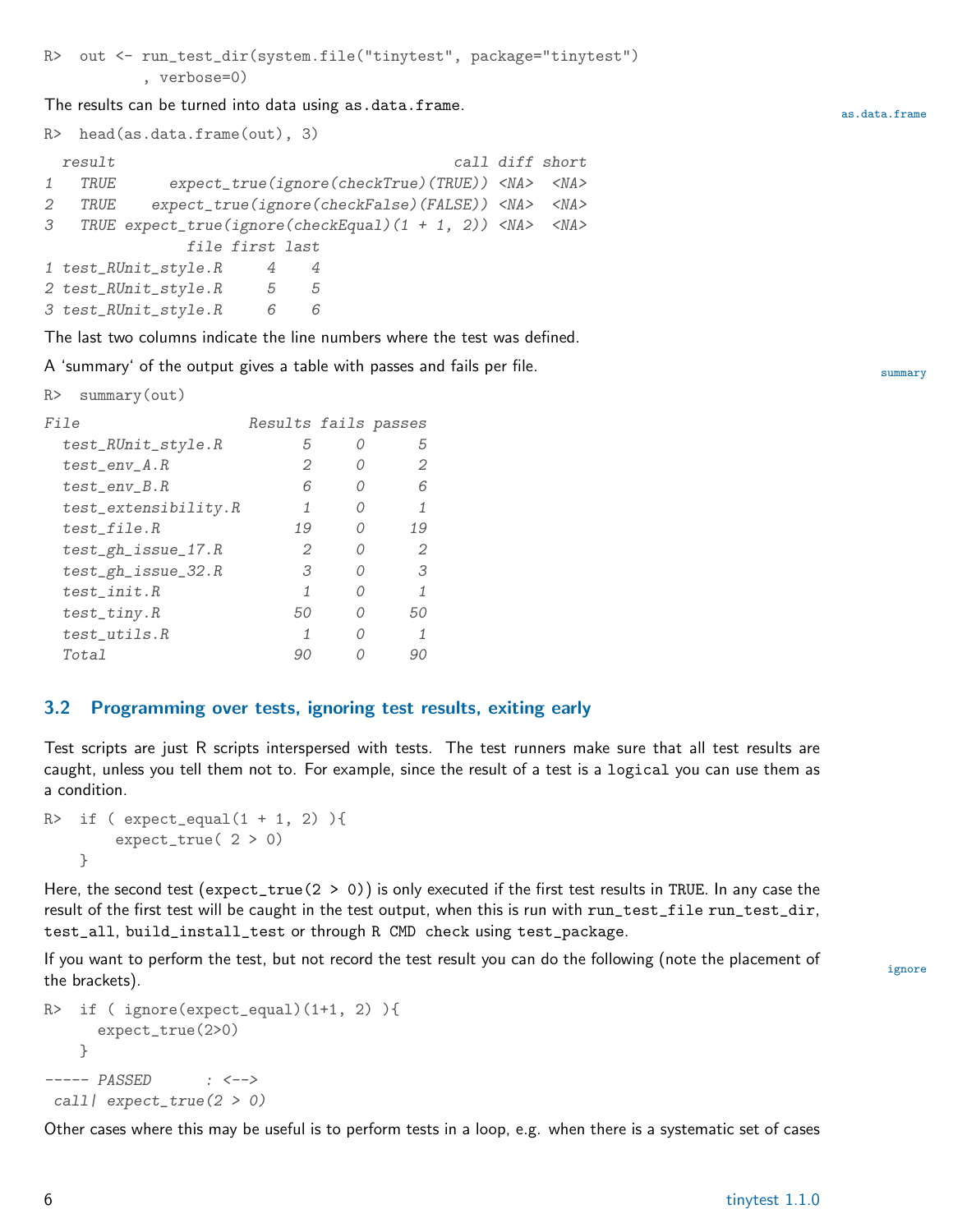to test.

It is possible to exit a test file prematurely. For example when there are a number of tests that are not relevant or possible on some OS, you can do the following. The set of the set of the set of the sexit\_file

```
R> if ( Sys.info()[['sysname']] == "Windows"){
      exit_file("Cannot test this on Windows")
    }
```
This will cause run\_test\_file to stop file execution, print the message, and report the information gathered up to where exit was called. A function like test\_all will then continue with the next file, so testing is not aborted completely.

#### <span id="page-6-0"></span>3.3 Running order and side effects

It is a generally a good idea to write test files that are independent from each other. This means that the order of running them is unimportant for the test results and test files can be maintained independently. The function run\_test\_file and by extension run\_test\_dir, test\_all, and test\_package encourage this by resetting

- options, set with options();
- environment variables, set with Sys.setenv()

after a test file is executed.

To escape this behavior, use base::Sys.setenv() respectively base::options(). Alternatively use

```
R> run_test_dir("/path/to/my/testdir"
              , remove_side_effects = FALSE)
R> test_all("/path/to/my/testdir"
              , remove_side_effects = FALSE)
R> # Only in tests/tinytest.R:
R> test_package("PACKAGENAME", remove_side_effects=FALSE)
```
Test files are sorted and run based on the current locale. This means that the order of execution is in general not platform-independent. You can control the sorting behavior interactively or by setting options(tt.collate). To be precise, adding

```
R> options(tt.collate="C")
```
to /tests/tinytest.R before running test\_package will ensure bytewise sorting on most systems. See also help("run\_test\_dir").

#### <span id="page-6-1"></span>3.4 Monitoring side effects

The term 'side effect' is the technical expression for the situation where a function or expression changes something outside of its scope. Examples include creating, removing, or changing variables in R's global work space, R options, or environment variables of your operating system. We will call such variables or options external variables.

To test for side-effects once, use the side\_effects argument to any of the test runners. For example

R> test\_package("pkg", side\_effects=TRUE)

There is control over which side-effects to track. For example to prevent tracking changes in the working directory, do the following.

R> test\_package("pkg", side\_effects=list(pwd=FALSE))

If you add report\_side\_effects() anywhere in a test file, certain external variables are monitored from that point on, and for that file only. It can be switched off again by calling report\_side\_effects(FALSE)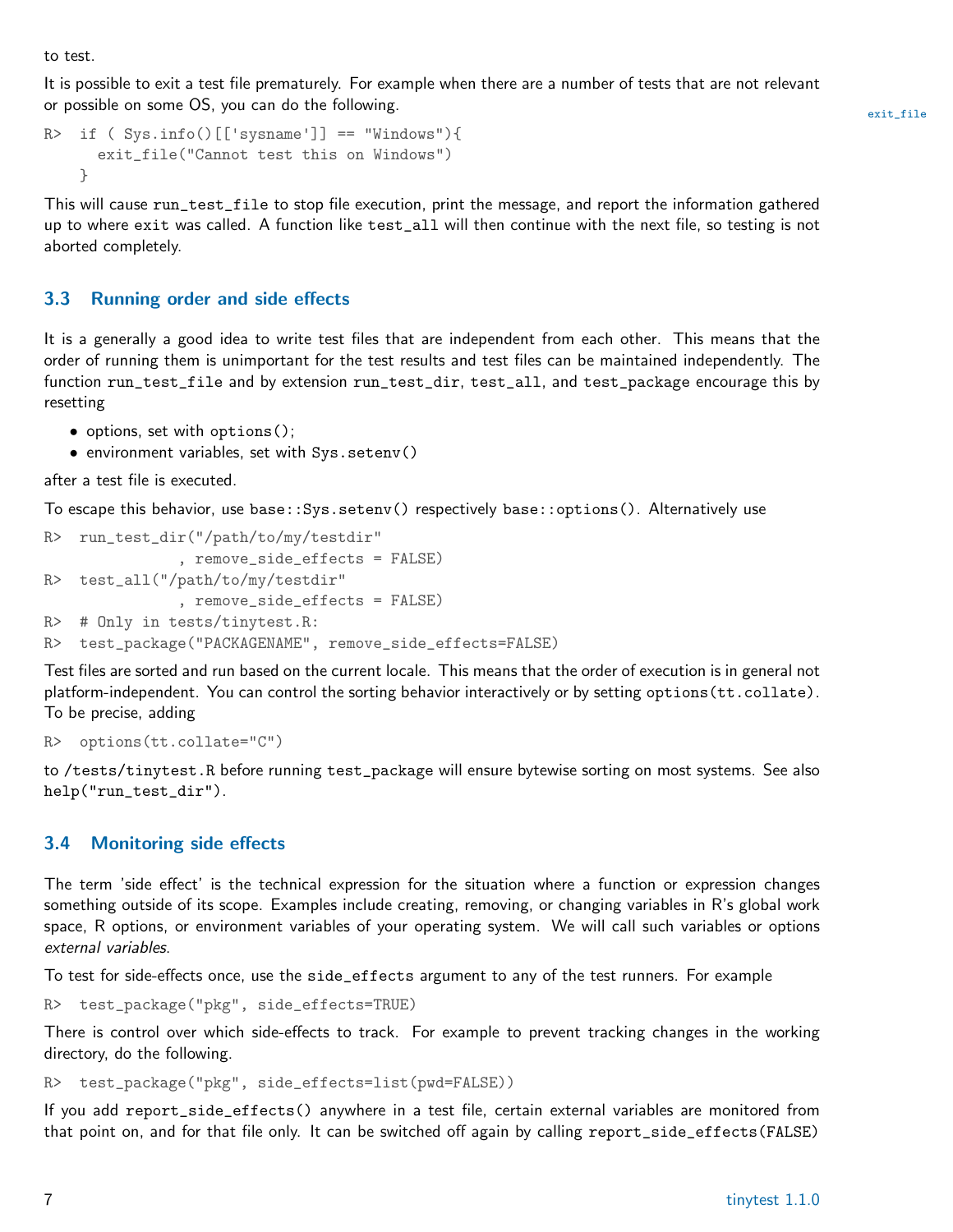anywhere in the file. The reporting functionality will compare the state of external variables before and after every expression in the test file and report any changes.

At the moment, the variables that can be monitored include environment variables and the present working directory.

Below is an example of a test file where side effects are recorded. The third line creates an explicit side effect by creating a new environment variable called hihi with the value "lol".

```
# contents of test_se.R
report_side_effects()
expect_equal(1+1, 2)
Sys.setenv(hihi="lol")
expect_equal(1+1, 3)
Sys.setenv(hihi="lulz ftw")
```
Running the test file yields an object of class tinytests as usual, only now changes in environment variables are reported.

```
R> run_test_file("test_se.R", verbose=1)
Running test_se.R..................... 2 tests 1 fails 2 side-effects
----- SIDEFX[envv]: test_se.R<3--3>
 call| Sys.setenv(hihi = "lol")
 diff| Added envvar 'hihi' with value 'lol'
 ----- FAILED[data]: test_se.R<4--4>
 call \left| \text{expect\_equal}(1 + 1, 3) \right|diff<sup>|</sup> Expected 3, got 2
 ----- SIDEFX[envv]: test_se.R<5--5>
 call Sys.setenv(hihi = "lulz ftw")diff| Changed envvar 'hihi' from 'lol' to 'lulz ftw'
```
Showing 3 out of 4 results: 1 fails, 1 passes, 2 side effects

Note that as discussed in Section  $\S 3.3$ , tinytest will unset the environment variable hihi automatically after running the file because it was set directly by the author of the test file using Sys.setenv. The real value of the reporting functionality is that it also reports on external variables that are touched by other functions than those you call explicitly in the file.

Reading and comparing versions of external variables takes some time. Especially when it requires a call to the operating service such as a request for values of environment variables. We therefore recommend this to be used only when you suspect a side effect. Or, for example to execute report\_side\_effects() conditional on at\_home().

It is not possible to catch all types of side effects, even in principle, using the **tinytest** reporting functionality. Examples include: packages that keep a global variable or environment within their namespace to store some state, and packages that rely on compiled code where there are global objects within the shared object.

Side effects are to be avoided as a general and strong principle, but sometimes there is little or no choice. In Section [6.5](#page-12-1) we give some tips on how to properly handle such situations.

### <span id="page-7-0"></span>4 Testing packages

Using tinytest for your package is pretty easy.

1. Testfiles are placed in /inst/tinytest. The testfiles all have names starting with test (for example test\_haha.R).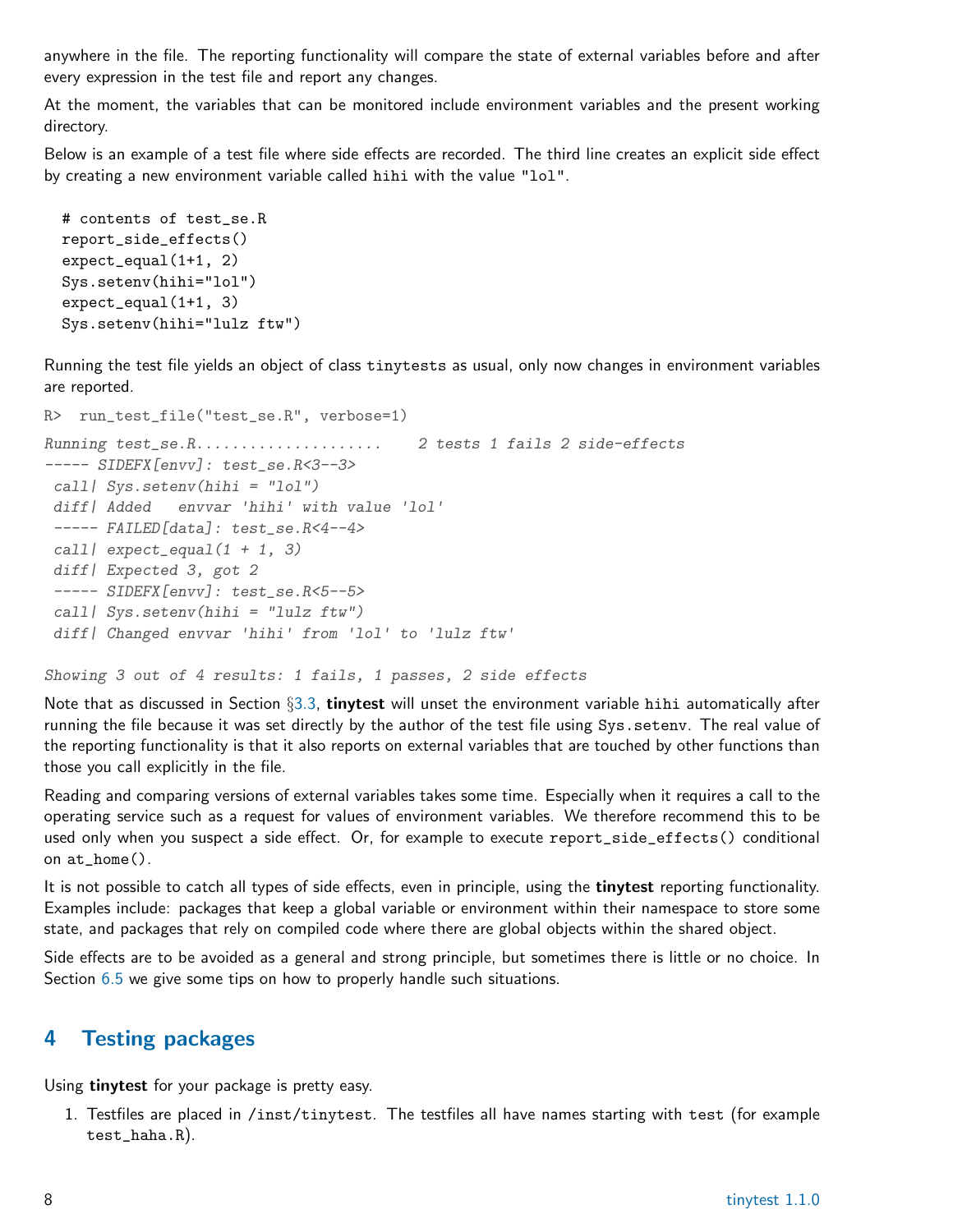2. In the file /tests/tinytest.R you place the code

```
if ( requireNamespace("tinytest", quietly=TRUE) ){
  tinytest::test_package("PACKAGENAME")
}
```
3. In your DESCRIPTION file, add tinytest to Suggests:

You can automatically create a minimal running test infrastructure with the setup\_tinytest function. setup\_tinytest

```
R> setup_tinytest("/path/to/your/package")
```
In a terminal, you can now do

R CMD build /path/to/your/package

R CMD check PACKAGENAME\_X.Y.Z.tar.gz

and all tests will run.

To run all the tests interactively, make sure that all functions of your new package are loaded. After that, run

R> test\_all("/path/to/your/package")

where the default package directory is the current working directory.

#### <span id="page-8-0"></span>4.1 Build–install–test interactively

The most realistic way to unit-test your package is to build it, install it and then run all the tests. The function

R> build\_install\_test("/path/to/your/package")

does exactly that. It builds and installs the package in a temporary directory, starts a fresh R session, loads the newly installed package and runs all tests. The return value is a tinytests object.

The package is built without manual or vignettes to speed up the whole process.

#### <span id="page-8-1"></span>4.2 Using data stored in files

When your package is tested with test\_package, tinytest ensures that your working directory is the testing directory (by default tinytest). This means you can read files that are stored in your folder directly.

Suppose that your package directory structure looks like this (default):

/inst /tinytest /test.R /women.csv

Then, to check whether the contents of women.csv is equal to the built-in women dataset, the content of test.R looks as follows.

```
R> dat <- read.csv("women.csv")
R> expect_equal(dat, women)
```
#### <span id="page-8-2"></span>4.3 Skipping tests on CRAN

It is not possible to detect whether a test is running on CRAN. This means we are forced to detect that we are running tests in our own environment.

In the following example we use the host name to detect if we are running on our own machine and explicitly pass this information to test\_package.

test\_all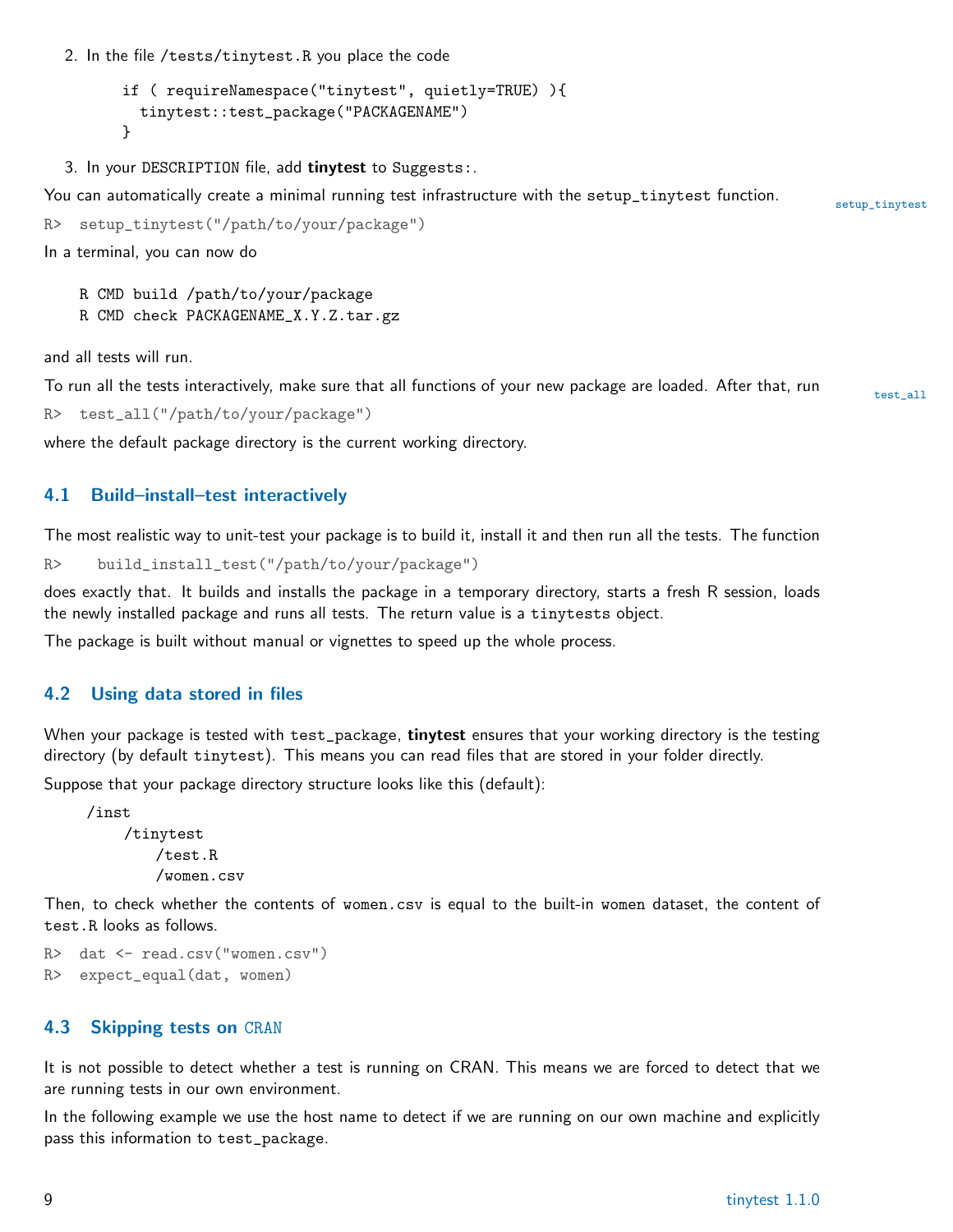```
# contents of pkgdir/tests/tinytest.R
if ( requireNamespace("tinytest", quietly=TRUE) ){
   home <- identical( Sys.info()["nodename"], "YOURHOSTNAME" )
   tinytest::test_package("PKGNAME", at_home = home)
}
```
Other ways to detect whether you are running 'at home' include

- Set a custom environment variable (from your OS) and detect it with Sys.getenv. home <- identical( Sys.getenv("HONEYIMHOME"), "TRUE" )
- $\bullet\,$  Use 4-number package versioning while developing and 3-number versioning for CRAN releases $^1.$  $^1.$  $^1.$ home <- length(unclass(packageVersion("PKGNAME"))[[1]]) == 4

#### When tests are run interactively

All the interactive test runners have at\_home=TRUE by default, so while you are developing all tests are run, unless you exclude them explicitly.

R> run\_test\_file("test\_hehe.R", verbose=0) [1] "All ok, 1 results" R> run\_test\_file("test\_hehe.R", verbose=0, at\_home=FALSE)

[1] "All ok, 0 results"

Here is an overview of test runners and their default setting for at\_home.

|                    | Function Default at_home Intended use |                                             |
|--------------------|---------------------------------------|---------------------------------------------|
| run_test_file TRUE |                                       | Interactive by developer                    |
| run_test_dir TRUE  |                                       | Interactive by developer                    |
| test_all TRUE      |                                       | Interactive by developer                    |
| build_install_test | TRUE                                  | Interactive by developer                    |
| test_package FALSE |                                       | R CMD check, or after installation by user. |

#### <span id="page-9-0"></span>4.4 Testing your package after installation

Supposing your package is called **hehe** and the **tinytest** infrastructure is used. If the package is installed, the following command runs hehe's tests.

R> tinytest::test\_package("hehe")

This can come in handy when a user of hehe reports a bug and you want to make sure all tested functionality works on the user's system.

#### <span id="page-9-1"></span>4.5 Using extension packages

It is possible for other packages to add custom assertions (expect-functions). To use such a package:

- 1. Add the extension package to the Suggests: field in the DESCRIPTION file.
- 2. Add using(pkg) to *each* test file that use the extensions (see ?using). The using using

When multiple extension packages are loaded, and when there are name collisions, the packages loaded later takes precedence over the ones loaded earlier (as usual in R). This includes assertions exported by tinytest.

Note. Other than in regular R, it is not possible to disambiguate functions using namespace resolution as in  $pkg:$ :expect\_something, because in that case the test result will not be caught by tinytest.

<span id="page-9-2"></span><sup>&</sup>lt;sup>1</sup>As [recommended here](https://stackoverflow.com/questions/36166288/skip-tests-on-cran-but-run-locally) by Dirk Eddelbuettel.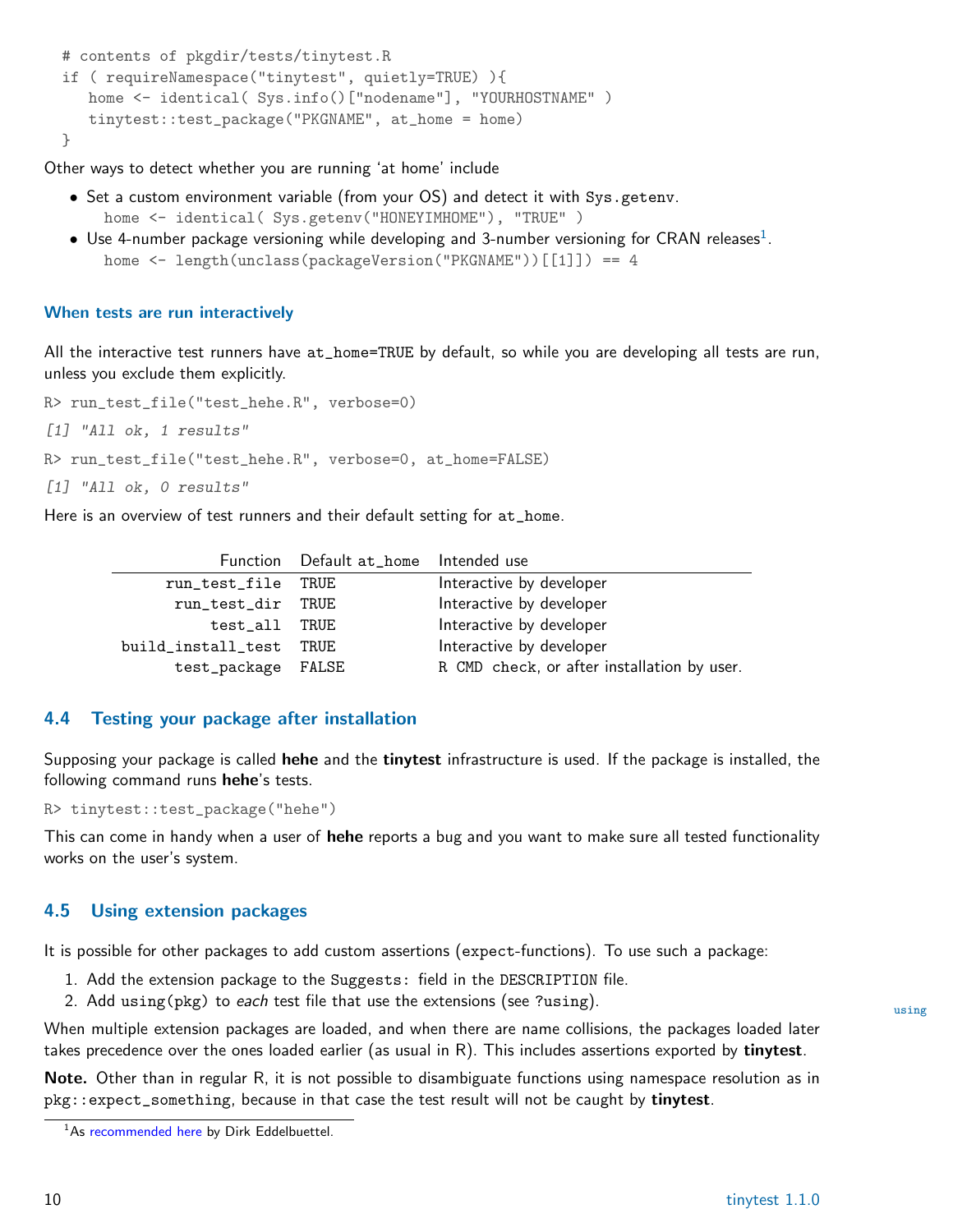The API for building extension packages is described in ?register\_tinytest\_extension.

### <span id="page-10-0"></span>5 Running tests in parallel

In tinytest, a file should be considered a closed unit: no information created in one test file should be used in another. Under this condition, tests can automatically run in parallel by running different files in different R sessions.

Running code in parallel takes some careful consideration around setting up a cluster, running the tests, and closing the cluster of preparing it for the next run. Depending on the test runner used, there are different levels of control and responsibility for the user to prepare the program for parallelization. Below we describe them from less easier to more control.

#### build\_install\_test

This function creates and installs a package in a temporary location. By setting the ncpu parameter, the number of cores used at the testing phase can be increased.

R> build\_install\_test("/path/to/your/package", ncpu=2)

We already mentioned that the order in which files are run is in principle system-dependent and it is a good practice not to rely on it. Under parallel situations, all bets on file order are off.

#### test\_package.

This function assumes that a package is installed. It can gather any information necessary to parallelize a test run. The simplest way to parallelize is to specify the number of CPUs used.

R> test\_package("PACKAGENAME", ncpu=2)

Here, test\_package will

- 1. Set up a local cluster using parallel::makeCluster.
- 2. Load the package on each R instance of the cluster.
- 3. Run test files in parallel over the cluster.
- 4. Collect the results and close the cluster.

In stead of just passing the number of CPUs it is possible to pass a cluster object. In that case test\_package will still load the package on each node. However, note that if the package gets updated and reinstalled, it should also be reloaded. It is in general hard to completely unload a package in R (see ?detach and ?unloadNamespace for some details on artifacts that will not be removed). So our advice is to restart a cluster for each test run.

#### run\_test\_dir, test\_all

These function assumes that all functionality needed to run the tests is loaded. They accept an object of type cluster. The user is responsible for setting up the nodes.

```
R> cl <- parallel::makeCluster(4, outfile="")
R> parallel::clusterCall(cl, source, "R/myfunctions.R")
R> run_test_dir("inst/tinytest", cluster=cl)
```
where the argument outfile="" ensures that messages from each node are forwarded to the master node. It is possible to keep the cluster 'alive', so modifications can be made to "R/myfunctions.R" and then run for example the following.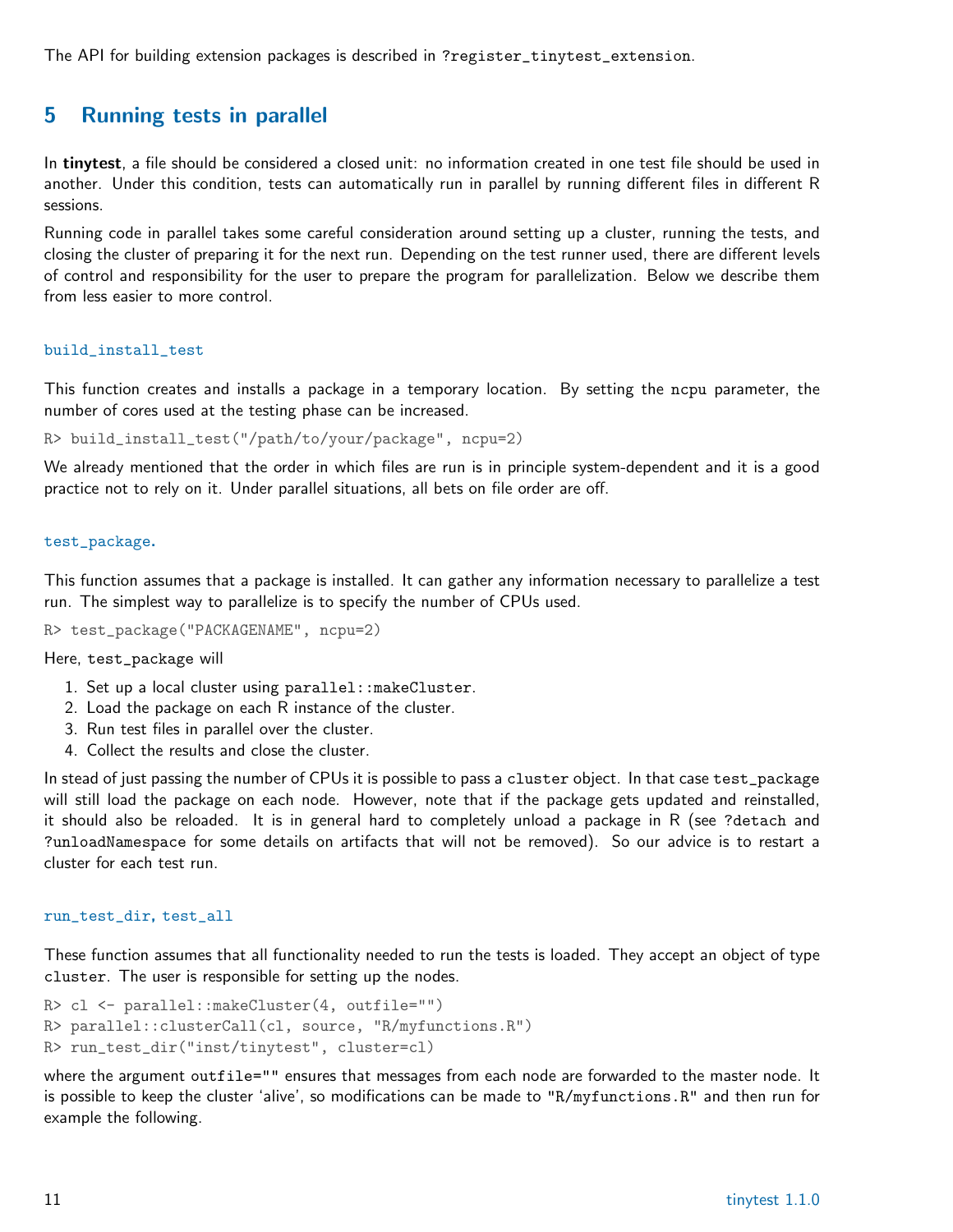```
R> parallel::clusterCall(cl, source, "R/myfunctions.R")
R> test_all(cluster=cl)
R> stopCluster(cl)
```
For heavy test routines it is thus possible to keep a test cluster up to offload computations.

For more complex situations, including packages that use S4 classes, or compiled code, (re)loading takes more effort than sourcing a few R files. In this cases it is often easier to restart a clean cluster for each test round.

## <span id="page-11-0"></span>6 A few tips on packages and unit testing

#### <span id="page-11-1"></span>6.1 Make your package spherical

Larger packages typically consist of functions that are visible to the users (exported functions) and a number of functions that are only used by the exported functions. For example:

```
R> # exported, user-visible function
R> inch2cm <- function(x){
     x*conversion_factor("inch")
   }
R> # not exported function, package-internal
R> conversion_factor <- function(unit){
     confac <- c(inch=2.54, pound=1/2.2056)
     confac[unit]
   }
```
We can think of the exported functions as the *surface* of the package and all the other functions as the *volume*. The surface is what a user sees, the volume is what the developer sees. The surface is how a user interacts with a package.

If the surface is small (few functions exported), users are limited in the ways they can interact with your package and that means there is less to test. So as a rule of thumb, it is a good idea to keep the surface small. Since a sphere has the smallest surface-to-volume ratio possible, I refer to this rule as keep your package spherical.

By the way, the technical term for the surface of a package is API (application program interface).

#### <span id="page-11-2"></span>6.2 Test the surface, not the volume

Unexpected behavior (a bug) is often discovered when someone who is not the developer starts using code. Bugfixing implies altering code and it may even require you to refactor large chunks of code that is internal to a package. If you defined extensive tests on non-exported functions, this means you need to rewrite the tests as well. As a rule of thumb, it is a good idea to test only the behaviour at the surface, so as a developer you have more freedom to change the internals. This includes rewriting and renaming internal functions completely.

By the way, it is bad practice to change the surface, since that means you are going to break other people's code. Nobody likes to program against an API that changes frequently, and everybody hates to program against an API that changes unexpectedly.

#### <span id="page-11-3"></span>6.3 How many tests do I need?

When you call a function, you can think of its arguments flowing through a certain path from input to output. As an example, let's take a look again at a new, slightly safer unit conversion function.

```
R> pound2kg \leftarrow function(x){
     stopifnot( is.numeric(x))
```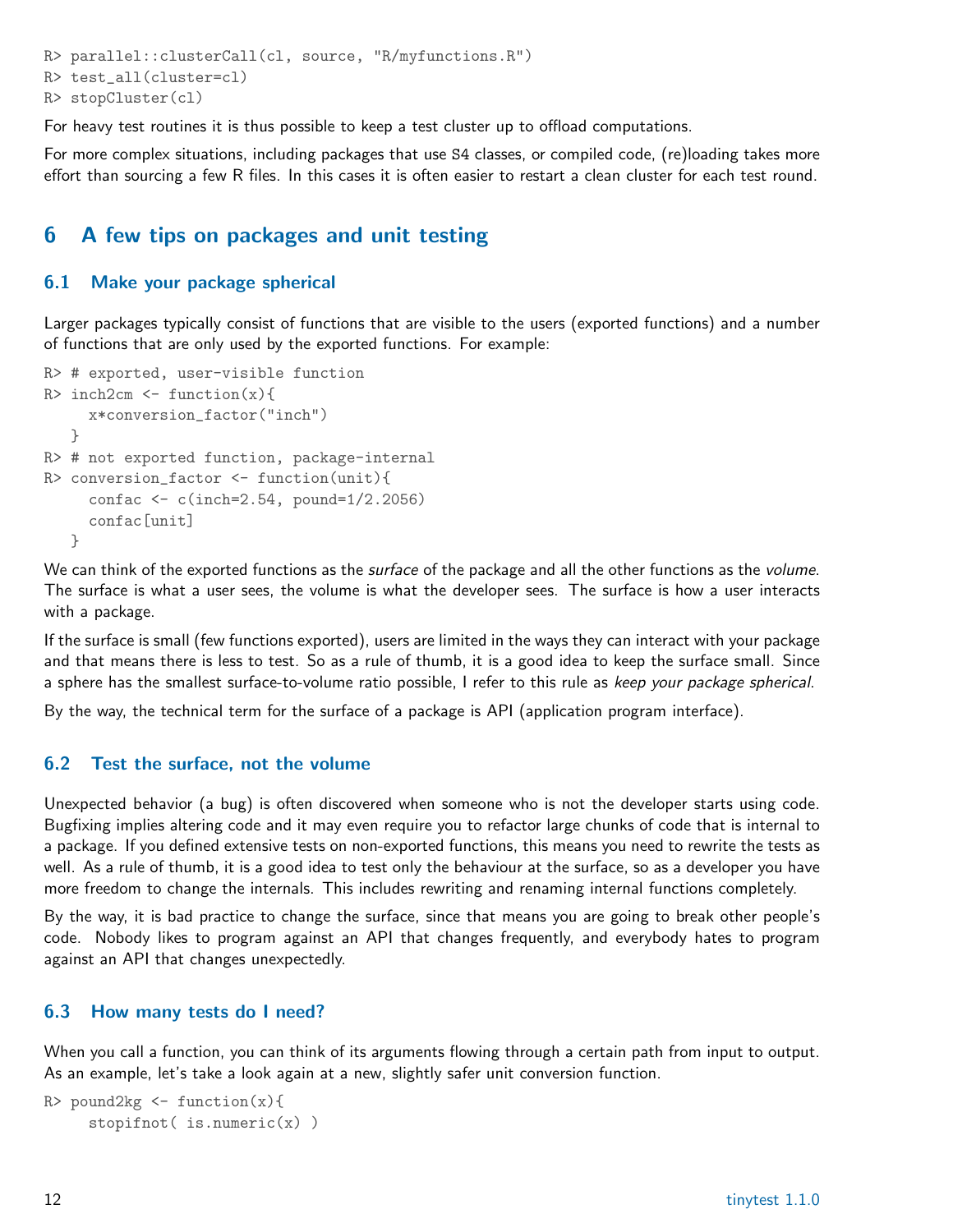```
if ( any(x < 0) ){
    warning("Found negative input, converting to positive")
    x \leftarrow abs(x)}
 x/2.2046
}
```
If we call lbs2kg with argument 2, we can write:

2 -> /2.2046 -> output

If we call  $lbs2kg$  with argument  $-3$  we can write

 $-3$   $\rightarrow$  abs()  $\rightarrow$  /2.2046  $\rightarrow$  output

Finally, if we call pound2kg with "foo" we can write

"foo"  $\rightarrow$  stop()  $\rightarrow$  Exception

So we have three possible paths. In fact, we see that every nonnegative number will follow the first path, every negative number will follow the second path and anything nonnumeric follows the third path. So the following test suite fully tests the behaviour of our function.

 $R$  expect\_equal(pound2kg(1),  $1/2.2046$ ) R> # test for expected warning, store output R> expect\_warning( out <- pound2kg(-1) ) R> # test the output  $R$ > expect\_equal(out,  $1/2.2046$ ) R> expect\_error(pound2kg("foo"))

The number of paths of a function is called its *cyclomatic complexity*. For larger functions, with multiple arguments, the number of paths typically grows extremely fast, and it quickly becomes impossible to define a test for each and every one of them. If you want to get an impression of how many tests one of your functions in needs in principle, you can have a look at the cyclocomp package of Gábor Csárdi<sup>[\[3\]](#page-14-2)</sup>.

Since full path coverage is out of range in most cases, developers often strive for something simpler, namely full code coverage. This simply means that each line of code is run in at least one test. Full code coverage is no guarantee for bugfree code. Besides code coverage it is therefore a good idea to think about the various ways a user might use your code and include tests for that.

To measure code coverage, I recommend using the **covr** package by Jim Hester[\[4\]](#page-14-3). Since **covr** is independent of the tools or packages used for testing, it also works fine with tinytest.

#### <span id="page-12-0"></span>6.4 It's not a bug, it's a test!

If users of your code are friendly enough to submit a bug report when they find one, it is a good idea to start by writing a small test that reproduces the error and add that to your test suite. That way, whenever you work on your code, you can be sure to be alarmed when a bug reappears.

Tests that represent earlier bugs are sometimes called *regression tests*. If a bug reappears during development, software engineers sometimes refer to this as a regression.

#### <span id="page-12-1"></span>6.5 Side effects are the Devil

Since side-effects manipulate variables outside of the scope of a function, or even outside of R, they can cause bugs that are hard to reproduce. R offers a mechanism to ensure that a function leaves the outside world as it was, once your code stops running.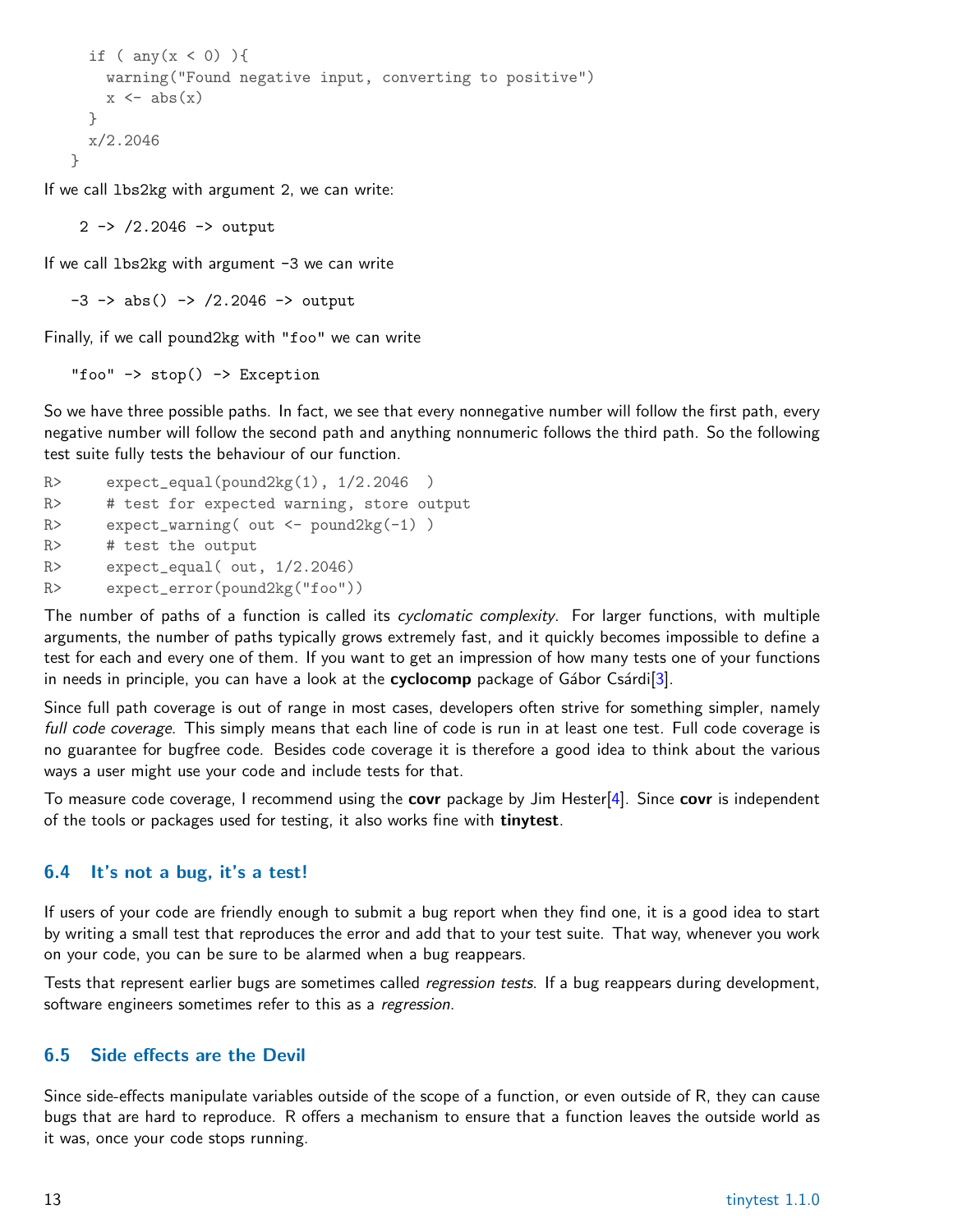Suppose you need to change working directory within a function, source a file and return to the working directory. A naive way to do this is like so.  $\sum_{\text{on exit}}$ 

```
R> bad_function <- function(file){
     oldwd <- getwd()
     setwd(dirname(file))
     source(basename(file))
    setwd(oldwd)
  }
```
This all works fine, untill file contains faulty code and throws an error. As result, the execution of bad\_function will stop and leave the user in a changed working directory. With on.exit you can define code that will be carried out before the function exits, either normally or with an error.

```
R> good_function <- function(file){
     oldwd <- getwd()
     on.exit(setwd(oldwd))
    setwd(dirname(file))
    source(basename(file))
  }
```